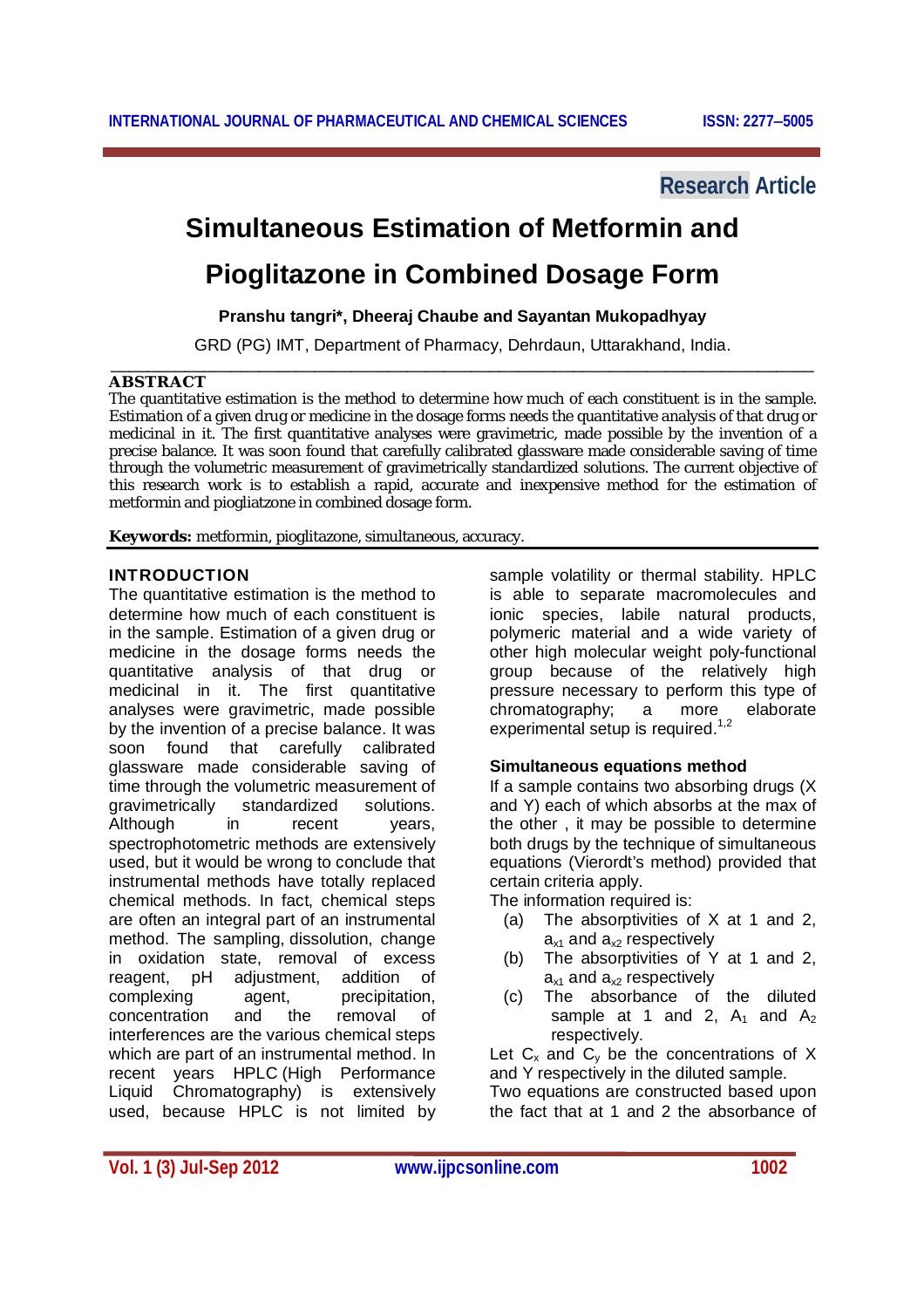the mixture is the sum of the individual absorbance of X and Y.

At 1 
$$
A1 = a_{x1}bc_x + a_{y1}bc_y
$$
 (1)

At 2  $A2 = a_{x2}bc_x + a_{y2}bc_y$  (2)

For measurements in 1 cm cells,  $b = 1$ . Rearranging eq. (2).

$$
C_y = A_2 - a_{x2}c_x/a_{y2}
$$

Substituting for Cy in eq. (1) and rearranging gives

$$
C_x = A_2 ay_1 - A_1 a_{y2} / a_{x2}ay_1 - ax_1 a_{y2}
$$
 (3)  
Cy = A<sub>1</sub> ax<sub>2</sub> - A<sub>2</sub> ax<sub>1</sub> / ax<sub>2</sub> ay<sub>1</sub> - ax<sub>1</sub> ay<sub>2</sub> (4)

Modified equations containing a symbol (b) for path-length can be used for application in situations where A1 and A2 are measured in cells other than 1 cm pathlength.

Criteria for obtaining maximum precision, based upon absorbance ratios, have been suggested  $^{2,3}$ that place limits on the relative concentrations of the components of the mixture. The criteria are that the ratios

$$
\frac{A_2/A_1}{a_{x2}/a_{x1}} \qquad \text{&} \qquad \frac{a_{x2}/a_{x1}}{A_2/A_1}
$$

Should lie outside the range 0.1-02 for the precise determination of Y and X respectively.

**Pioglitazone hydrochloride (PIO**) is chemically  $[(\pm)$ -5- $[4$ - $[2-(5-eth)/(1-2$ pyridinyl) ethoxy] phenyl] methyl] -2, 4-]thiazolidinediones monohydro chloride. It is a potent agonist for peroxisome proliferators activated receptor-gamma (PPARγ), activation of which modulates the transcription of a number of insulin responsive genes involved in the control of glucose and lipid metabolism.

**Metformin hydrochloride (MET**) is chemically (N, N dimethyl imidodicarbonimidic diamide

hydrochloride) is a member of the biguanides of oral antihyperglycemic improves glucose tolerance in patients with type 2 diabetes, lowering both basal and postprandial plasma glucose. Metformin decreases hepatic glucose production, decreases intestinal absorption of glucose and<br>improves insulin sensitivity by sensitivity by increasing peripheral glucose uptake and utilization  $4-6$ 

# **EXPERIMENTAL**

**Materials:** Shimadzu UV-1700 spectrophotometer with spectral band width of 1.8nm, wavelength accuracy of  $\pm$  2nm & matched quartz cell of 10mm optical path length was used for all spectral & absorbance measurement. All chemicals used were of analytical reagent grade and double distilled water was used to prepare the solvent medium. Pharmaceutical grade MET and PIO procured from Concept pharmaceuticals, Roorkee, India were used as received.

**Method:** Simultaneous equations method was used i.e. if a sample contains two absorbing drugs (X and Y) each of which absorbs at the max of the other , it may be possible to determine both drugs by the technique of simultaneous equations (Vierordt's method) provided that certain criteria apply.

Two equations are constructed based upon the fact that at 1 and 2 the absorbance of the mixture is the sum of the individual absorbance of X and Y.

| At 1 | $A1 = a_{x1}bc_x + a_{y1}bc_y$ (1) |  |
|------|------------------------------------|--|
| At 2 | $A2 = a_{x2}bc_x + a_{y2}bc_y$ (2) |  |

For measurements in 1 cm cells,  $b = 1$ .

# **Solvent System**

The solvent system was prepared by dissolving the 0.1 N HCl & Dimethyl Formamide in the ratio of 9:1 in a volumetric flask.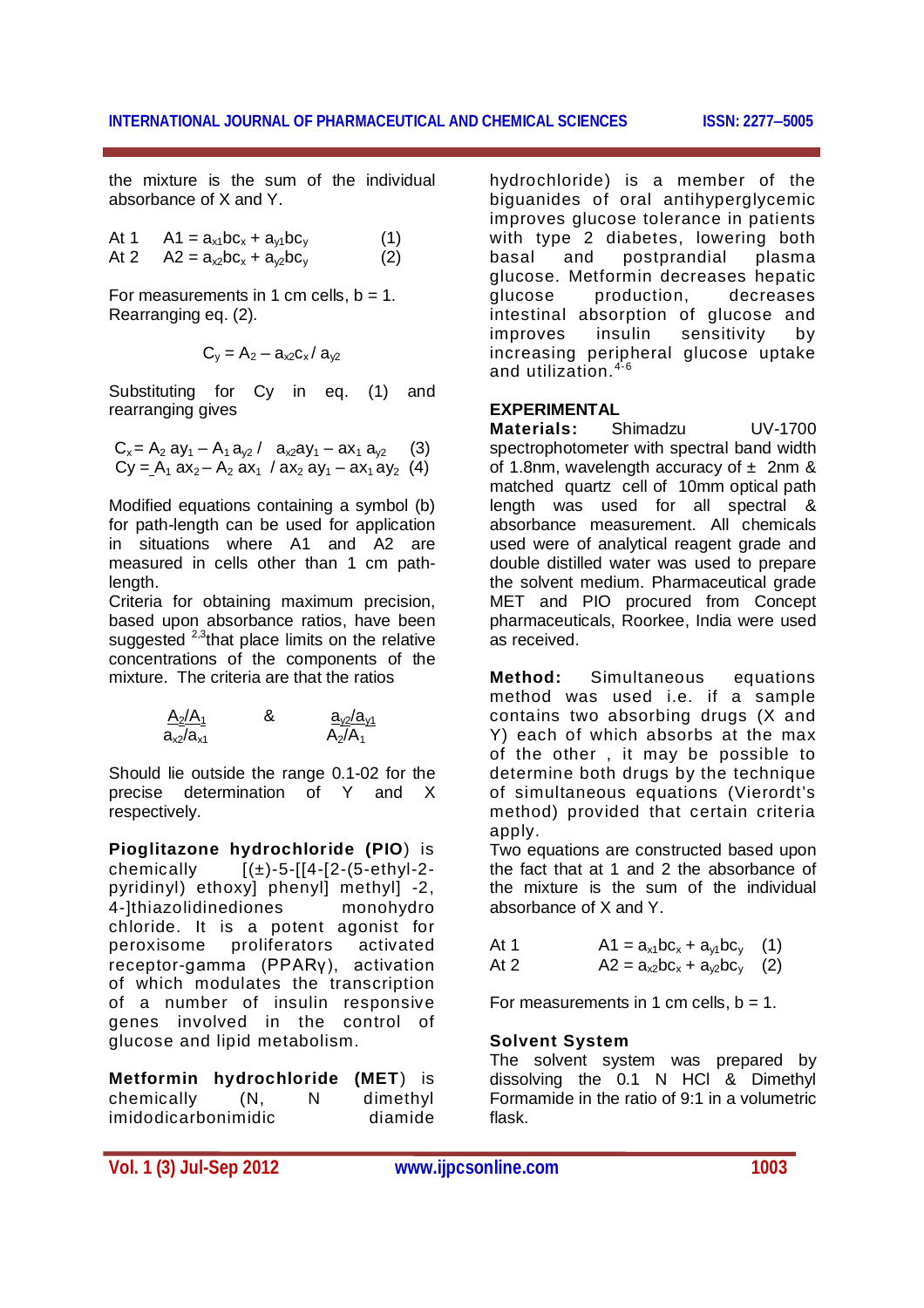#### **Preparation of stock Solution Pure Drug**

Accurately weighted 100mg pure drug of MET & PIO were dissolved in the solvent system in a two different 100ml of volumetric flasks. The solution was kept on the sonicator for 15min and then volume was makeup to the 100ml.

#### **Marketed formulation**

The average weight of 10 tablets was taken and it was found 0.999mg which contain claim of 500mg MET & 15mg PIO. Accurately weighted 1gm of drug was taken and in a 100 ml of volumetric flask and dissolved by adding a solvent system. The solution was sonicated for 15 min after that the volume was make up to the 100ml by adding the solvent system. The solution was kept overnight because the formulation contains the sustained release METFORMIN. After that the solution was sonicated for 15min and filtered. Now the solution was diluted by serial dilution method to achieve the conc. of MET 50µg/ml & PIO 1.5 µg/ml.

#### **Determination of λmax**

From the stock solutions, a working standard was prepared. The absorption spectrum for Pioglitazone was recorded using the concentration of 6μg/ml and it was found to show two absorption maxima at 269nm. For Metformin hydrochloride, the absorption spectrum was recorded using 8μg/ml solution and the maximum absorption was found to be 237nm.(table no.  $1)^6$ 

#### **Preparation of Standard Curve**

The Calibration curves were prepared for PIO and MET in the concentration range of 2-16 µg/ml and 2-16 µg/ml at selected wave Lengths by diluting aliquot portions of stock solution of each drug. The plot of Beer's law limit is shown in fig no. 1,2.

#### **Simultaneous Estimation**

First prepare the dilutions of 2 to 20µg/ml from stock solution of MET & PIO After that take its absorbance at both λmax of PIO & MET respectively. Absorptivity value of both drugs was found by dividing its absorbance value with its concentration as shown in table. The marketed formulation of drug was also subjected at both wavelength of 237nm  $& 269$ nm to find out the absorbance.<sup>6,7</sup>

#### **RESULTS AND DISCUSSIONS**

Amounts of Metformin and Pioglitazone were determined by solving the simultaneous equations.

Two simultaneous equations were formed using absorptivity coefficient values.

 $A1 = 0.004 \times C1 + 0.008 C2$  ---------- (1)

 $A2 = 0.002 \times C1 + 0.031C2$  --------- (2)

The concentrations of Metformin and Pioglitazone were calculated using following two equations.

 $C_1 = A_2$  ay<sub>1</sub> –  $A_1 a_{1/2}$  /  $a_{1/2} a_{1/2} a_{1/2} a_{1/2}$  --- (3)

 $C_2 = A_1$  ax<sub>2</sub> –  $A_2$  ax<sub>1</sub> / ax<sub>2</sub> ay<sub>1</sub> – ax<sub>1</sub> ay<sub>2</sub> --- (4)

 $C_{1}$  = 145.6 X 8 – 211.4 X 31  $/108$  --- (2)  $C_2$  – 211.4 X 2 – 145.6 x 4 / 108

Where C1 and C2 are concentration of Metformin and Pioglitazone respectively in gm/liter in then sample solution, A1 and A2 are the absorbance of the mixture at 237 nm and 269 nm respectively. C1(metformin) was calculated to be 498.89mg while amount of pioglitazone was found out to be 14.77 mg. the accuracy of the method was found out and reported in table no. 2, 3,4.

#### **CONCLUSION**

The proposed method was found to be simple, precise, accurate and rapid for simultaneous determination of Metformin and Pioglitazone from pure and in pharmaceutical dosage forms. The solvent system is simple to prepare and economical. The sample recoveries in all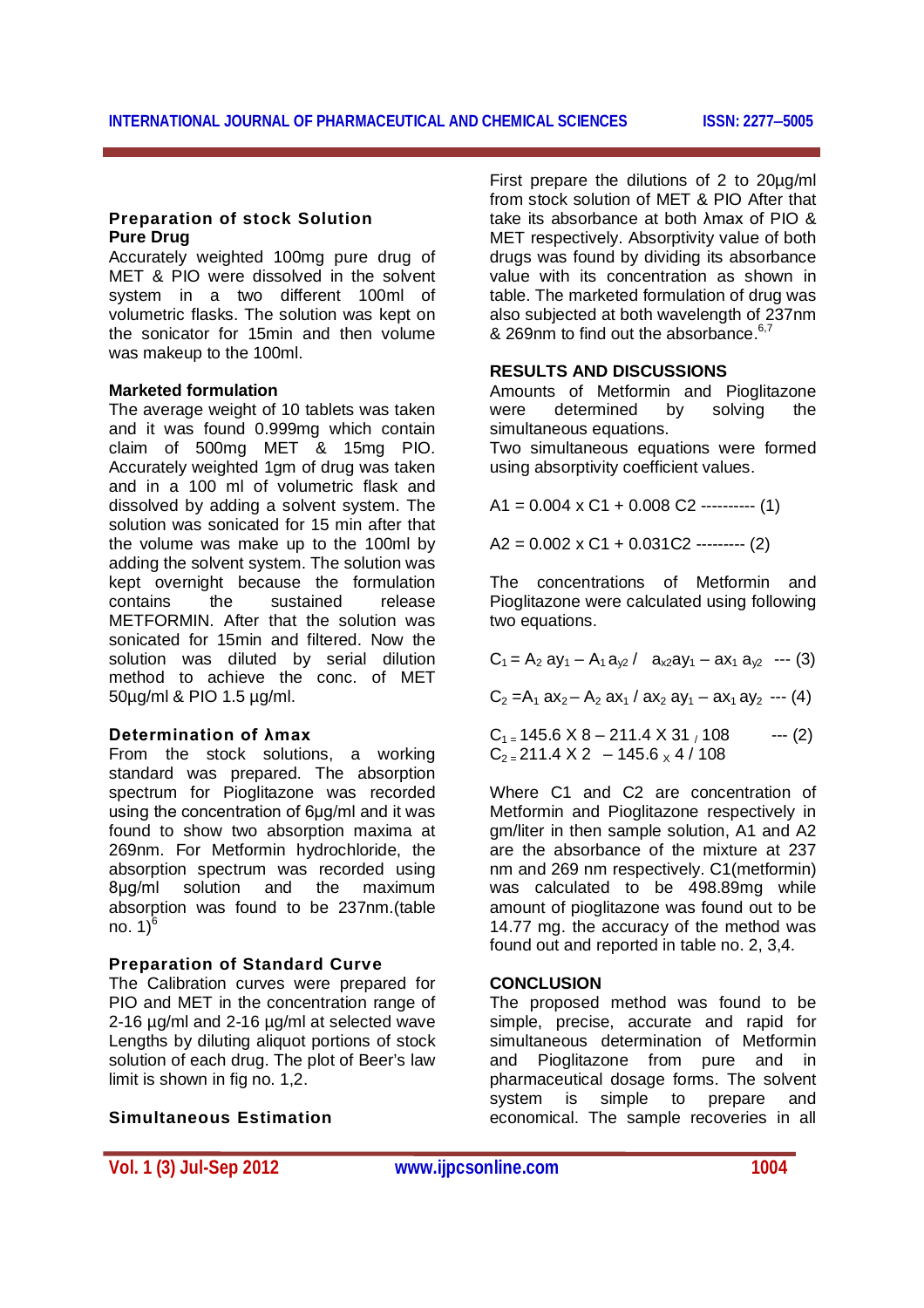formulations were in good agreement with their respective label claims and they suggested non-interference of formulation excipients in the estimation. Hence, the method can be easily and conveniently

adopted for routine analysis of Metformin & Pioglitazone in combined dosage forms and can also be used for dissolution or similar studies.

|       | <b>Metformin</b><br>λ max (nm) |        |          | Pioglitazon<br>$\lambda$ max (nm) |        |                 |         |       |
|-------|--------------------------------|--------|----------|-----------------------------------|--------|-----------------|---------|-------|
| Conc. | 237 (nm)                       | ax1    | 269 (nm) | ax2                               | 269 nm | ay <sub>2</sub> | 1237 nm | ay1   |
| 2     | 0.009                          | 0.0045 | 0.004    | 0.002                             | 0.074  | 0.037           | 0.017   | 0.008 |
| 4     | 0.018                          | 0.0045 | 0.010    | 0.002                             | 0.126  | 0.031           | 0.02    | 0.005 |
| 6     | 0.026                          | 0.0043 | 0.016    | 0.002                             | 0.192  | 0.032           | 0.042   | 0.007 |
| 8     | 0.036                          | 0.0045 | 0.022    | 0.002                             | 0.251  | 0.031           | 0.069   | 0.008 |
| 10    | 0.044                          | 0.0044 | 0.028    | 0.002                             | 0.312  | 0.031           | 0.089   | 0.008 |
| 12    | 0.053                          | 0.0044 | 0.038    | 0.003                             | 0.372  | 0.031           | 0.117   | 0.009 |
| 14    | 0.062                          | 0.0044 | 0.046    | 0.003                             | 0.427  | 0.03            | 0.173   | 0.012 |
| 16    | 0.074                          | 0.0046 | 0.058    | 0.003                             | 0.475  | 0.029           | 0.191   | 0.011 |

# **Table 1: Absorbance of MET & PIO at both λmax 237 & 269 respectively**

**Table 2: Optical and regression parameters of MET and PIO in 0.1N HCl and DMF in the ratio of (9:1)**

| <b>Parameters</b>        | MET                                       |          | <b>PIO</b>           |                      |  |
|--------------------------|-------------------------------------------|----------|----------------------|----------------------|--|
| $\lambda$ max (nm)       | 237 nm                                    | 269 nm   | 269 nm               | 237 nm               |  |
| Beer's law limit (mg/ml) | $2 - 14$                                  | $2 - 10$ | $2 - 16$             | $2 - 12$             |  |
| $R^2$                    | 0.998                                     | 0.979    | 0.988                | 0.965                |  |
| Regression equation      | $y = 0.004x - 0.000$ $y = 0.003x - 0.003$ |          | $y = 0.028x + 0.018$ | $y = 0.012x - 0.020$ |  |
| slope (b)                | 0.004                                     | 0.003    | 0.028                | 0.012                |  |

#### **Table 3: Summary of validation parameters for MET and PIO**

| S.No. | <b>Parameters</b>              | <b>MET</b>   | <b>PIO</b>   |
|-------|--------------------------------|--------------|--------------|
| 4.    | Accuracy %                     | 99.46-99.78% | 98.46-99.95% |
| 5.    | Limit of detection, mg mL      | 0.412        | 0.589        |
| 6.    | Limit of quantification, mg mL | 2.5          | 2.142        |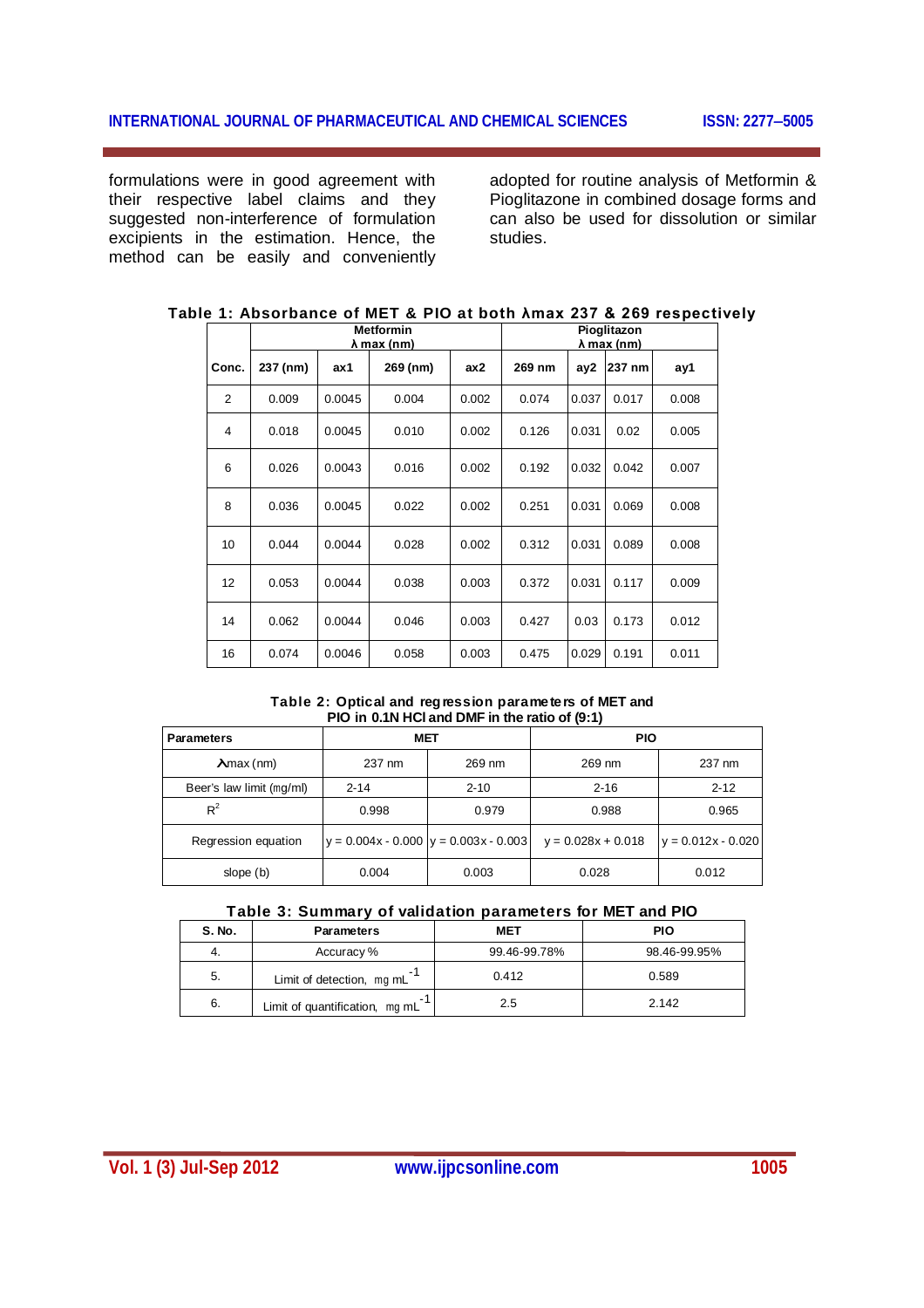# **INTERNATIONAL JOURNAL OF PHARMACEUTICAL AND CHEMICAL SCIENCES ISSN: 2277-5005**

| S. No. | $\frac{1}{2}$ and $\frac{1}{2}$ . Ouriniary of estimation of MLT $\alpha$ TTO in unicidit planus<br><b>Brand</b> | Labeled<br>amount (mg) | Amount found <sup>a</sup><br>(mg) | % of Labeled<br>amount <sup>a</sup> |
|--------|------------------------------------------------------------------------------------------------------------------|------------------------|-----------------------------------|-------------------------------------|
|        |                                                                                                                  | 15 (PIO)               | $14.77 \pm 0.029$                 | $98.46 \pm 0.588$                   |
|        | Pioz-MF                                                                                                          | 500 (MET)              | $498.89 \pm 0.172$                | $99.78 \pm 0.343$                   |

**Table 4: Summary of estimation of MET & PIO in different brands**



**Fig. 1: Standard curve of Metformin at λmax 237nm**



**Fig. 2: Standard curve of Pioglitazone at λmax 269nm**

# **REFERENCES**

- 1. Rao BM, Srinivasu MK, Sridhar G, Kumar PR, Chandrasekhar KB and Islam A. J Pharm Biomed Anal. 2005;39:503.
- 2. Sahoo PK, Sharma R and Chaturvedi SC, Simultaneous Estimation of Metformin Hydrochloride and Pioglitazone Hydrochloride by RPHPLC Method from Combined Tablet Dosage Form, Indian J Pharm Sci. 2008;70(3):383–386.
- 3. Naidu KR, Kale UN and Shingare MS. Stability indicating RP-HPLC method for simultaneous determination of Amlodipine and Benazepril Hcl from
- 4. their combination drug product. J Pharm Biomed Anal. 2005;39(1-2):147-155.<br>5. Topale PR. Simultaneous
- Simultaneous UV Spectrophotometric estimation of Amlodipine and Losartan Potassium in tablet dosage forms. Indian drugs. 2003;40(2):119-121.
- 6. Argekar AP and Powar SG. Simultaneous determination of Atenolol and Amlodipine in tablets by HPTLC. J Pharm Biomed Anal. 2000;21(6):1137- 1142.
- 7. Prasad CVN, Saha RN and Parimoo P. Simultaneous determination of Amlodipine- Enalapril Maleate and Amlodipine-Lisinopril in combined tablet